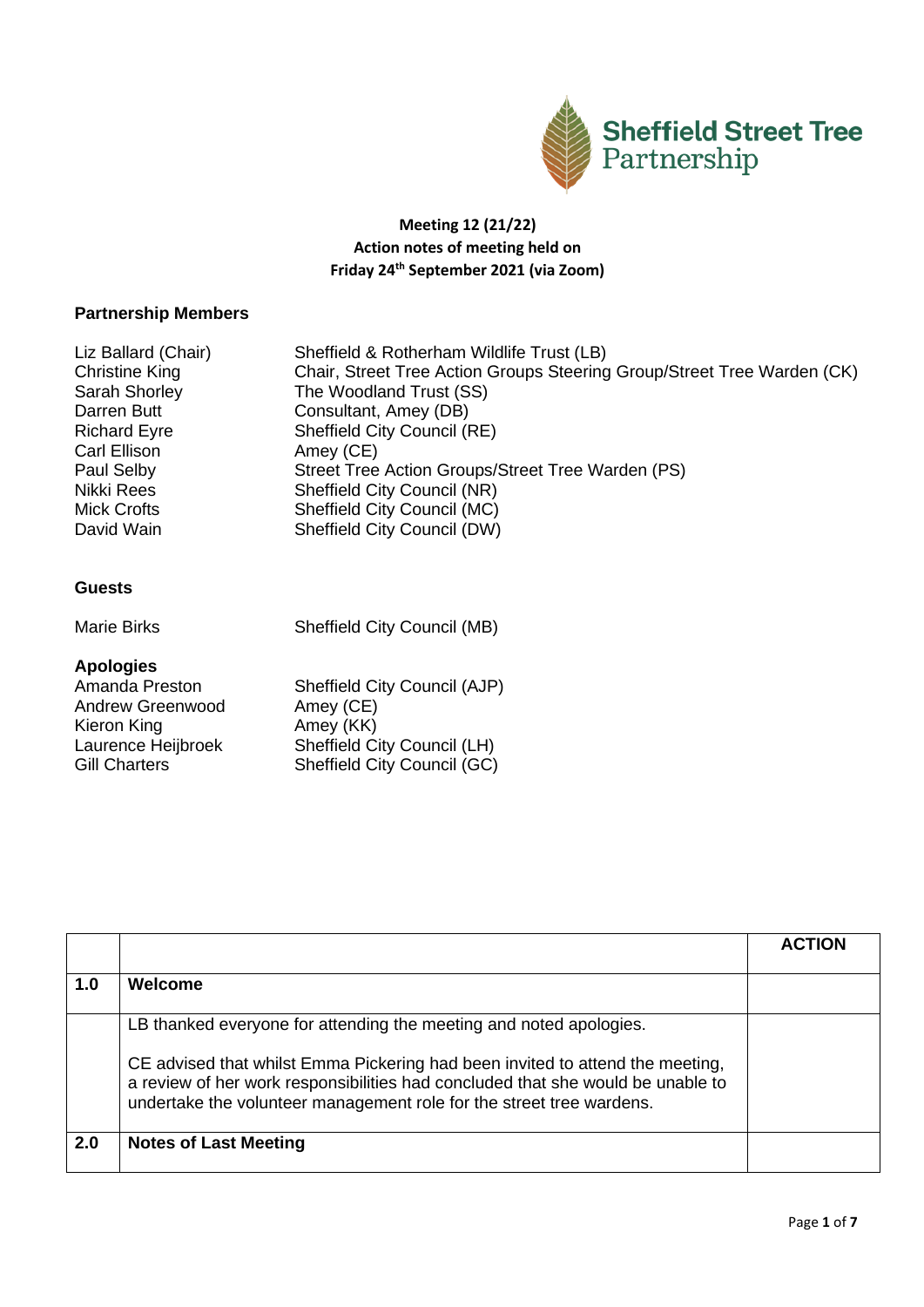|     |                                                                                                                                                                                                                                                                                                                                                                                                                                                                                                                                                                                                                                                                                                                                                                                                             | <b>ACTION</b>           |
|-----|-------------------------------------------------------------------------------------------------------------------------------------------------------------------------------------------------------------------------------------------------------------------------------------------------------------------------------------------------------------------------------------------------------------------------------------------------------------------------------------------------------------------------------------------------------------------------------------------------------------------------------------------------------------------------------------------------------------------------------------------------------------------------------------------------------------|-------------------------|
|     | The Partnership agreed that the notes of the meeting on Friday 3rd September<br>2021 were a true record, and all agreed to adopt these. These would be<br>uploaded to the SRWT website.                                                                                                                                                                                                                                                                                                                                                                                                                                                                                                                                                                                                                     | <b>LB</b>               |
| 3.0 | <b>Actions/Updates &amp; Decisions</b>                                                                                                                                                                                                                                                                                                                                                                                                                                                                                                                                                                                                                                                                                                                                                                      |                         |
|     | Tree mapping options – an action was taken forward for RE to update at<br>the next meeting.                                                                                                                                                                                                                                                                                                                                                                                                                                                                                                                                                                                                                                                                                                                 | <b>RE/DW</b>            |
|     | Tree health - PS confirmed that the work on Kretzschmaria was complete<br>and available for anyone to read.                                                                                                                                                                                                                                                                                                                                                                                                                                                                                                                                                                                                                                                                                                 | <b>PS</b>               |
| 3.1 | PEFC and TOW assessment update                                                                                                                                                                                                                                                                                                                                                                                                                                                                                                                                                                                                                                                                                                                                                                              |                         |
|     | RE confirmed he'd had a discussion with Alun at PEFC who had held<br>discussions with the Soil Association. The assessment will involve a two-day<br>audit, which must include a stakeholder consultation. As this will be a pilot<br>assessment a full consultation won't be needed, but rather a targeted<br>consultation in which all partnership members will be engaged, as well as<br>selected stakeholders, including tramways and highways.<br>LB raised concerns about the timeframe for delivering, given we are almost at<br>the end of September and a date of 22 <sup>nd</sup> November has been identified for the<br>final assessment. RE advised that PEFC provide all consultation material, so it's<br>not anticipated that this will lead to delays. The consultation will last 6 weeks, |                         |
|     | facilitated jointly by SCC, Soil Association and PEFC.<br>Update NR 27/09: believes Soil Association will be responsible for the                                                                                                                                                                                                                                                                                                                                                                                                                                                                                                                                                                                                                                                                            |                         |
|     | consultation; NR meeting Alun on 30/09 to discuss further                                                                                                                                                                                                                                                                                                                                                                                                                                                                                                                                                                                                                                                                                                                                                   | <b>NR</b>               |
|     | All confirmed their support for the consultation/assessment process. Action RE<br>advised that once finalised this would be circulated to all partners, who would<br>need to share with their contacts and networks.                                                                                                                                                                                                                                                                                                                                                                                                                                                                                                                                                                                        | <b>RE</b><br><b>ALL</b> |
|     | DB advised that the assessment would include time on site with CE. Action: RE<br>to share audit schedule and connect CE and Adrian Graham with Alun.                                                                                                                                                                                                                                                                                                                                                                                                                                                                                                                                                                                                                                                        | <b>RE</b>               |
|     | There was collective agreement that this is an exciting opportunity for Sheffield<br>as the world first to undertake a TOW assessment and that a 'warts and all'<br>comms piece should be planned following the assessment to demonstrate that it<br>has been a transparent and independent process. Action: RE to find out when<br>we will get the result, so that we can plan for comms. Action: Nikki to speak to<br>Cassie about this. Note: Cassie should liaise with comms officers in WT and<br>SYWT about this (update NR 27/09: meeting Cassie on 29/09)                                                                                                                                                                                                                                           | <b>RE</b><br><b>NR</b>  |
| 3.2 | Update on CIP timeline for publication                                                                                                                                                                                                                                                                                                                                                                                                                                                                                                                                                                                                                                                                                                                                                                      |                         |
|     | Following discussion at the previous meeting LB noted that GC was to deliver an<br>update on the investment plan and timeline for publication. RE advised that<br>David Wain, who was in attendance, had designed a decision flow on whether a<br>consultation would be needed on the remaining 142 trees, with input from Amey.<br>DW advised that consultation would run through January, as part of the winter<br>maintenance process. The consultation response would determine timescales.                                                                                                                                                                                                                                                                                                             |                         |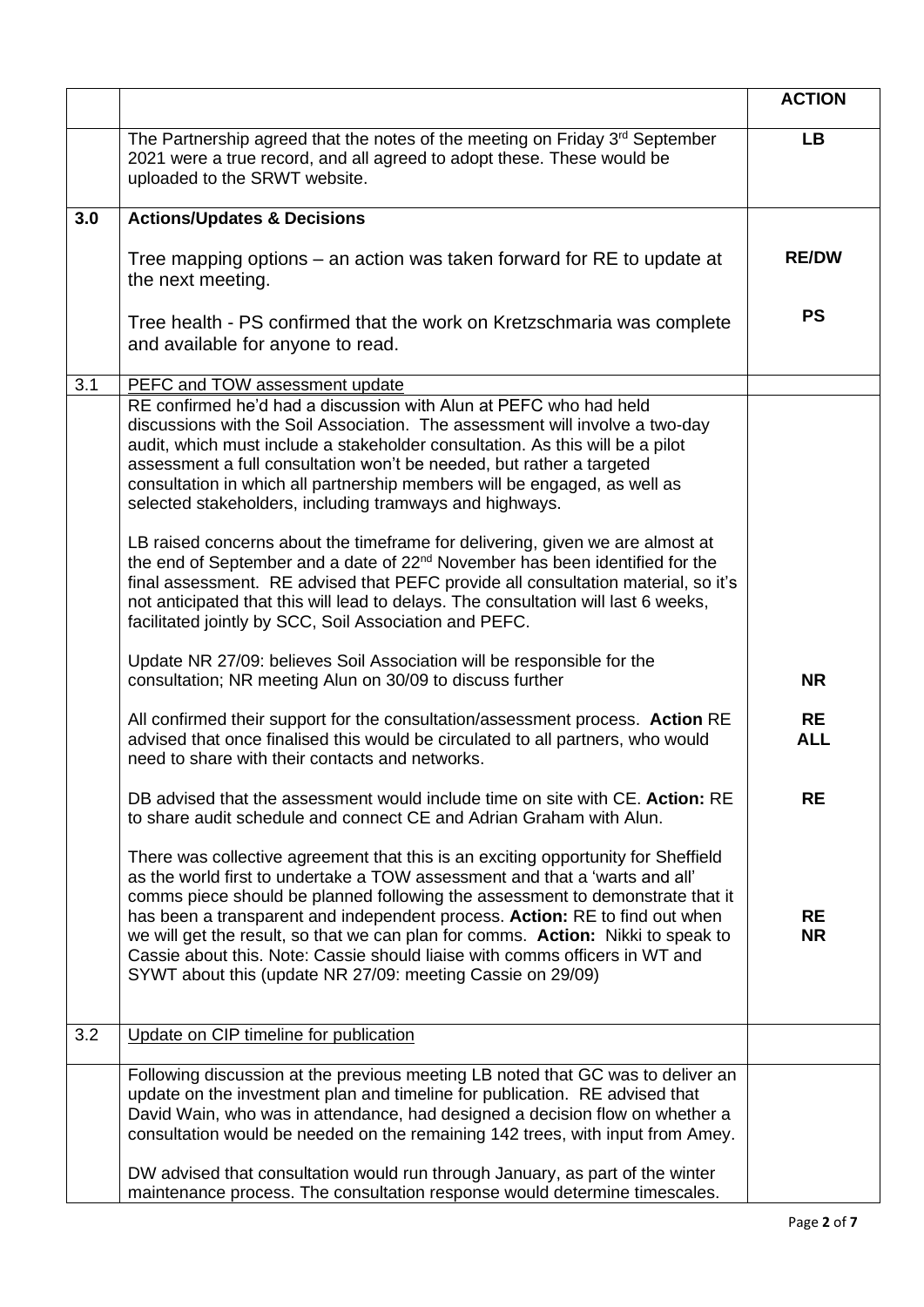|     |                                                                                                                                                                                                                                                                                                                                                                                                                                                                                                                                                                                                                                                                                                                                                                                                                                                                                                                                                        | <b>ACTION</b>          |
|-----|--------------------------------------------------------------------------------------------------------------------------------------------------------------------------------------------------------------------------------------------------------------------------------------------------------------------------------------------------------------------------------------------------------------------------------------------------------------------------------------------------------------------------------------------------------------------------------------------------------------------------------------------------------------------------------------------------------------------------------------------------------------------------------------------------------------------------------------------------------------------------------------------------------------------------------------------------------|------------------------|
|     | A question was over whether the consultation results need to be referred back to<br>the partnership.                                                                                                                                                                                                                                                                                                                                                                                                                                                                                                                                                                                                                                                                                                                                                                                                                                                   |                        |
|     | LB asked what can be shared in the public domain, given most trees have been<br>resolved, with just a few remaining that require further work. DB recommended<br>that the 309 joint inspection spreadsheet be updated on the website, noting that<br>75% of cases are resolved, with a list of the streets that will be subject to a<br>consultation. Action: DW to liaise with GC on timeline for consultation where<br>there is no alternative to felling. DW advised that the consultations are ready to<br>go. DB advised that all fell and replacement cases happen as soon as possible.<br>There was discussion on setting a deadline for uploading the spreadsheet and<br>summary information on the SCC website. Action: DW to share with PS and<br>CK for sign off, before circulating to the wider partnership by Friday 1 <sup>st</sup> October.<br>MC confirmed the deadline for uploading to the website would be Friday, 8th<br>October. | <b>DW</b><br><b>DW</b> |
|     | There was further discussion on the threshold for referral to the SSTP following<br>consultation results. It was agreed that the results be shared with the SSTP<br>regardless.                                                                                                                                                                                                                                                                                                                                                                                                                                                                                                                                                                                                                                                                                                                                                                        |                        |
|     | DB advised that work on roads not requiring consultation will be in the annual<br>investment programme and recorded as a deviation.                                                                                                                                                                                                                                                                                                                                                                                                                                                                                                                                                                                                                                                                                                                                                                                                                    |                        |
| 3.3 | Guidance for Managing Street Trees draft for comment? Gills report to end of                                                                                                                                                                                                                                                                                                                                                                                                                                                                                                                                                                                                                                                                                                                                                                                                                                                                           |                        |
|     | <b>Oct Council</b><br>The guidance has not changed since it was approved in May. PS and CK<br>advised that they are happy with this. DW confirmed that Amey has also<br>confirmed they are happy with it. Action: DW would get this added to the<br>website also by Friday 8th October.                                                                                                                                                                                                                                                                                                                                                                                                                                                                                                                                                                                                                                                                | <b>DW</b>              |
|     | The group discussed a press release on the guidance. LB noted that this<br>presents another opportunity to demonstrate the impact and progress made by<br>the partnership. There needs to be a press release about this to be published at<br>the same time that the guidance doc is published. Action: Cassie and Tanya<br>from SYWT to work on this together. Nikki to speak to Cassie (update NR 27/09:<br>meeting Cassie on 29/09).                                                                                                                                                                                                                                                                                                                                                                                                                                                                                                                | <b>NR</b>              |
| 3.4 | Appendix 5 process review                                                                                                                                                                                                                                                                                                                                                                                                                                                                                                                                                                                                                                                                                                                                                                                                                                                                                                                              |                        |
|     | DW advised that the data set is now correct, but not yet on the website. Some<br>testing is needed. A date of 08/10/21 was agreed to update the consultation<br>map and have this published online. This will be supplemented by a bullet point<br>list of the remainder of "complex" streets that will be subject to the consultations<br>in 2021 (so that people know these are forthcoming and not forgotten) $-$ also to<br>be online by 08/10/21                                                                                                                                                                                                                                                                                                                                                                                                                                                                                                  | <b>DW</b>              |
|     | Once the consultations are complete this will come back to the partnership via<br>DW sharing an email to all partners Action: NR/DW to confirm distribution list                                                                                                                                                                                                                                                                                                                                                                                                                                                                                                                                                                                                                                                                                                                                                                                       | NR/DW                  |
|     | We need to agree what threshold will trigger referral from these consultations on<br>build outs to the partnership in the new year.                                                                                                                                                                                                                                                                                                                                                                                                                                                                                                                                                                                                                                                                                                                                                                                                                    |                        |
|     | DB advised that consultations for trees to be felled should be identified from<br>Amey's reviews ASAP (ideally 1st Week in October) so that CE can fell and<br>replant this season.                                                                                                                                                                                                                                                                                                                                                                                                                                                                                                                                                                                                                                                                                                                                                                    |                        |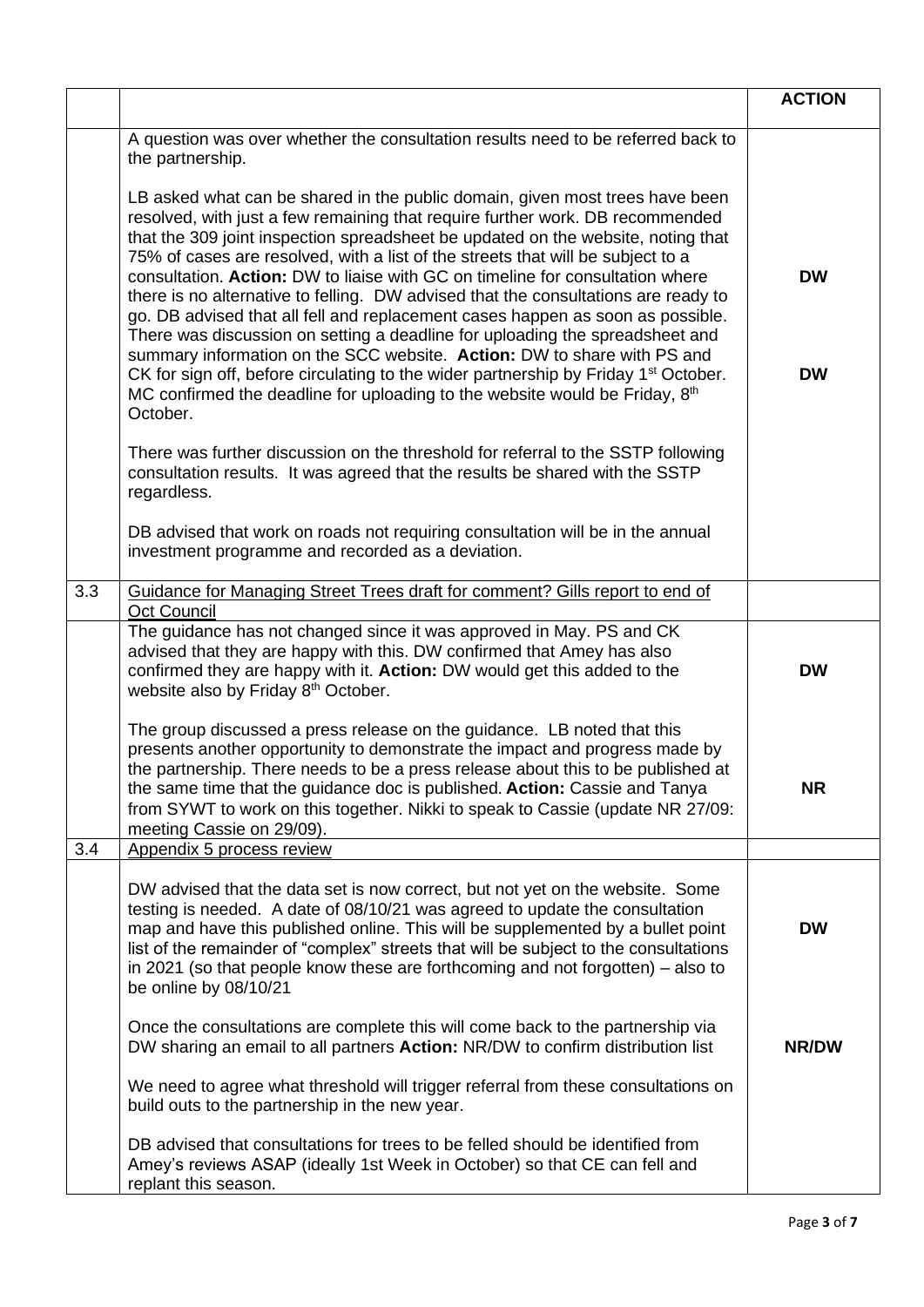|     |                                                                                                                                                                                                                                                                                                                                                                                                                                                                                        | <b>ACTION</b> |
|-----|----------------------------------------------------------------------------------------------------------------------------------------------------------------------------------------------------------------------------------------------------------------------------------------------------------------------------------------------------------------------------------------------------------------------------------------------------------------------------------------|---------------|
| 4.0 | <b>DELIVERY</b>                                                                                                                                                                                                                                                                                                                                                                                                                                                                        |               |
| 4.1 | Outcome 4                                                                                                                                                                                                                                                                                                                                                                                                                                                                              |               |
|     | Connecting Sheffield active travel routes - Update from Marie Birks                                                                                                                                                                                                                                                                                                                                                                                                                    |               |
|     | Marie Birks advised that 5 schemes for public realm improvements have been<br>consulted on. The South-West bus scheme remains to be outstanding. Marie<br>will share a link when this is available.                                                                                                                                                                                                                                                                                    |               |
|     | The 5 areas consulted on are currently going through approval processes. Marie<br>offered to come back to a future meeting to talk though these.                                                                                                                                                                                                                                                                                                                                       |               |
|     | PS commented that the Nether Edge/City Centre scheme consultation has<br>resulted in some positive outcomes - half the mature trees which were due to be<br>felled will be saved. Alternative options have been discussed. PS feels that<br>there won't be much controversy as a result. Many of those due to be felled are<br>medium ash trees with signs of ash dieback. PS noted that that sites for<br>additional trees have also been considered and the plans are being revised. |               |
|     | Marie advised that there will be removals as part of the Darnall, Attercliffe City<br>Centre scheme, specifically outside Ice Sheffield and EIS (12/13 trees). Marie is<br>working through this with the team, but proposed another walk through. Action:<br>Marie to pick this up with CK.                                                                                                                                                                                            | <b>MB/CK</b>  |
|     | Marie had tried to find out how she can make contact directly with tree wardens<br>for the individual scheme areas so that they can be consulted. Helen could not<br>share the list because of GDPR. LB commented that this needs to be resolved.                                                                                                                                                                                                                                      |               |
|     | Marie noted that lots of other schemes are coming $up -$ workshops and sessions<br>will be held and so it would be hoped that the wardens can attend these<br>sessions.                                                                                                                                                                                                                                                                                                                |               |
|     | PS noted that the specification from the SYMayoral office is being taken into<br>consideration and variations are being allowed.                                                                                                                                                                                                                                                                                                                                                       |               |
|     | Action: NR/LH to schedule in a 'technical update' on Connecting Sheffield on<br>the Forward Planner for March 2022                                                                                                                                                                                                                                                                                                                                                                     | <b>NR/LH</b>  |
| 4.2 | Outcome 6                                                                                                                                                                                                                                                                                                                                                                                                                                                                              |               |
|     | New Chair of the SSTP<br>LB proposed someone from the university take on the role. Action: SS to                                                                                                                                                                                                                                                                                                                                                                                       |               |
|     | approach Nicola Dempsey at UoS Department of Landscape Architecture to see<br>if there is any interest from her or colleagues. Also to copy in CK so that they<br>could have a 3-way conversation. LB also happy to get involved. (Update LB<br>29.9.21, LB is reaching out to another contact. SS to hang fire on contacting<br>Nicola Dempsey).                                                                                                                                      | <b>SS</b>     |
|     | <b>ART/Nether Edge pilots for 21/22 planting season</b>                                                                                                                                                                                                                                                                                                                                                                                                                                |               |
|     | PS delivered a presentation on the process piloting the community tree planting<br>in Nether Edge and Abbeydale Road. PS noted that CE has done a good job of<br>going through final utility checks to ensure all locations are ok. It's expected that<br>tree planting will go ahead in Jan 22. However, there are some lessons to be                                                                                                                                                 |               |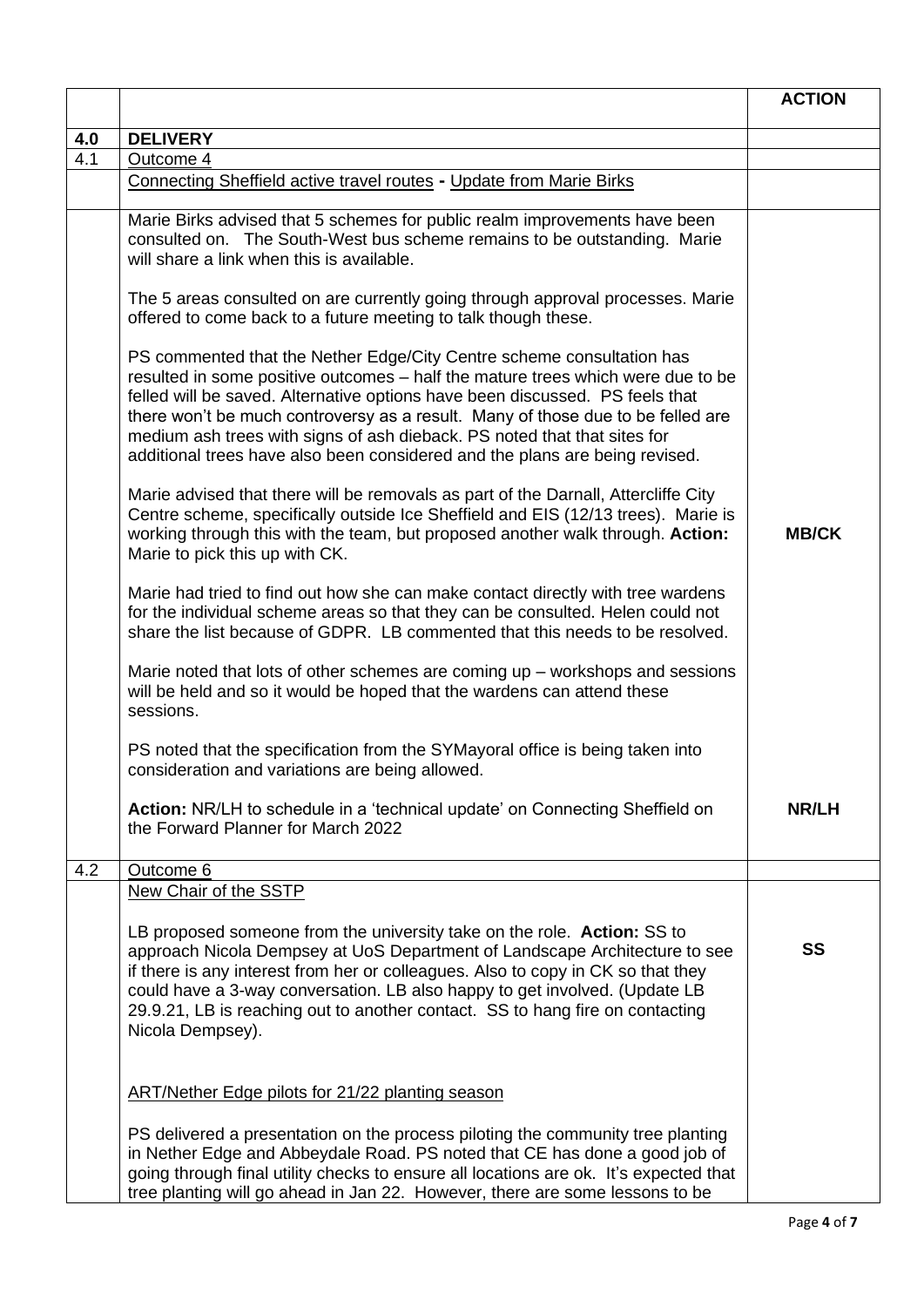|                                                                                                                                                                                                                                                                                                                                                                                                                                                                                                                                                                                                                                                                                                                                                                                                                                                                                                                                                                                                                                                                                                                                                                             | <b>ACTION</b> |
|-----------------------------------------------------------------------------------------------------------------------------------------------------------------------------------------------------------------------------------------------------------------------------------------------------------------------------------------------------------------------------------------------------------------------------------------------------------------------------------------------------------------------------------------------------------------------------------------------------------------------------------------------------------------------------------------------------------------------------------------------------------------------------------------------------------------------------------------------------------------------------------------------------------------------------------------------------------------------------------------------------------------------------------------------------------------------------------------------------------------------------------------------------------------------------|---------------|
| learned from the process. PS will bring these back to the partnership as we<br>move from a pilot process to a process that can be launched publicly $-$ e.g.<br>where residents can enquire via the website and apply to the council for a tree to<br>be planted. Owing to the increased fees, fewer trees will be planted than<br>originally planned this planting season on Abbeydale Road.                                                                                                                                                                                                                                                                                                                                                                                                                                                                                                                                                                                                                                                                                                                                                                               |               |
| PS noted ambitions to launch or discuss roll out in January. However, after<br>discussion it was agreed that May would be more realistic to aim for, ready to get<br>communities signed up for the 2022/23 planting season. There was a discussion<br>on costs and adoption of trees by highways. CE commented that a cost to<br>customers can be subsidised by access to community grants which contractors<br>cannot access. Action: CE to review costs with Amey's commercial team and<br>feedback at the next meeting. CE to also share a list of sites and prices for this<br>years' community planting that he has finalised with Paul with SCC/DW asap.                                                                                                                                                                                                                                                                                                                                                                                                                                                                                                              | <b>CE</b>     |
| DW proposed that there may be an option to license the trees collectively<br>(usually £50 per tree), which would be more cost efficient. Action: DW to<br>explore the highways regs/section 142 license, and consider in respect of the list<br>that CE will share.                                                                                                                                                                                                                                                                                                                                                                                                                                                                                                                                                                                                                                                                                                                                                                                                                                                                                                         | <b>DW</b>     |
| CK asked what the position is if someone provides their own tree? DB advised<br>that provenance and biosecurity must be factored. DB noted that grants are<br>available, including from FC - it does not need to be SCC who applies, but can<br>be the community. However, the community would need a constitution and bank<br>account to receive funding.                                                                                                                                                                                                                                                                                                                                                                                                                                                                                                                                                                                                                                                                                                                                                                                                                  |               |
| It was agreed that we would be ultimately looking at a fully functioning process<br>for winter 2023/24 and that this is an acceptable win, given the system will be up<br>and running and this gives time for it to be trialled at least by one or two other<br>communities - ready to roll out further in future.                                                                                                                                                                                                                                                                                                                                                                                                                                                                                                                                                                                                                                                                                                                                                                                                                                                          |               |
| <b>Capturing Gift Aid from donations</b><br>LB to discuss with PS options for receiving the community tree planting<br>donations which would enable gift aid to be claimed                                                                                                                                                                                                                                                                                                                                                                                                                                                                                                                                                                                                                                                                                                                                                                                                                                                                                                                                                                                                  | <b>LB/PS</b>  |
| <b>Quarterly update Street Tree Warden activities</b>                                                                                                                                                                                                                                                                                                                                                                                                                                                                                                                                                                                                                                                                                                                                                                                                                                                                                                                                                                                                                                                                                                                       |               |
| LB recommended a discussion be held to review the understanding of the tree<br>wardens scheme and its ambitions as a network, baring in mind the difficulties<br>since it launched owing to the Covid pandemic. There is a need to establish a<br>more direct link between Street Tree Wardens and SSTP. The wardens 'belong<br>to' the partnership, rather than any one organisation (Amey/Streets Ahead/SCC)<br>and must feel part of having a role in delivering the street tree strategy. There<br>needs to be a conduit between the partnership and tree wardens, ensuring they<br>are properly supported. CE advised that whilst Emma Pickering had be due to<br>replace Helen as their volunteer manager, this would not now be the case<br>following a review of Emma's workload. Instead, the area highways rep, Gillian<br>Farebrother will provide this link. The wardens are aware of this. A meeting will<br>be held in the next few weeks to cover the process, training etc. It was agreed<br>that communication and connectivity is key to the success of the network and<br>would be valuable for a representative warden on the partnership to deliver an |               |
| introduction to wardens as part of their induction to introduce the strategy.<br>Action: SS to do an introduction on behalf of the partnership at the next                                                                                                                                                                                                                                                                                                                                                                                                                                                                                                                                                                                                                                                                                                                                                                                                                                                                                                                                                                                                                  | <b>SS</b>     |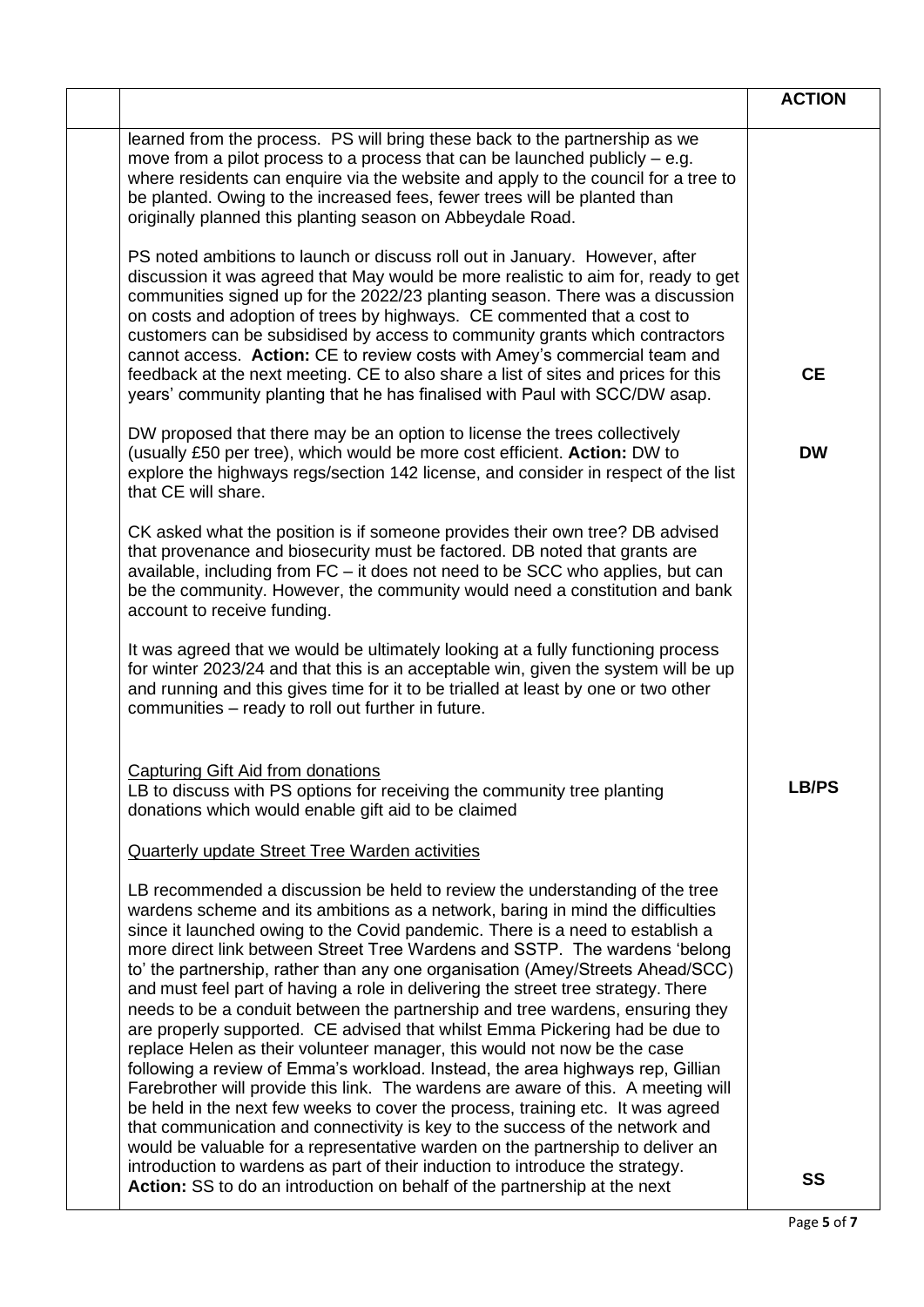|     |                                                                                                                                                                                                                                                                                                                                                                                                                                                                                                                                                                                                                                                                                                                                                                                                                                                                          | <b>ACTION</b>             |
|-----|--------------------------------------------------------------------------------------------------------------------------------------------------------------------------------------------------------------------------------------------------------------------------------------------------------------------------------------------------------------------------------------------------------------------------------------------------------------------------------------------------------------------------------------------------------------------------------------------------------------------------------------------------------------------------------------------------------------------------------------------------------------------------------------------------------------------------------------------------------------------------|---------------------------|
|     | wardens meeting. LB and DB offered to meet to chat through what might be<br>included. DB noted that Catherine Nuttgens also wanted to connect into this.<br>Regarding the tweet/PR that had been sent out relating to Street Tree Wardens,<br>which had not been shared in advance with the Partnership, CE would go back<br>to the Amey comms team and ask that this doesn't happen again. Action: CE to<br>find out who in Amey released it and why. NR advised that she had discussed<br>this with Cassie, who assumed that the tweet had been signed off by everyone<br>on the partnership. It was agreed that this needs to be partnership reviewed and<br>led.                                                                                                                                                                                                     | <b>CE</b>                 |
| 4.3 | Monitoring and reporting                                                                                                                                                                                                                                                                                                                                                                                                                                                                                                                                                                                                                                                                                                                                                                                                                                                 |                           |
|     | LB commented that the strategy is only as good as the action it leads to and this<br>needs to be clearly communicated. It was agreed that an annual report should<br>be written and that this should be a 'two-sider' if possible, focussing on strategic<br>outcomes in the strategy and measures and a list of outputs, preferably<br>designed with infographics, rather than as a text-heavy report. We also need to<br>be transparent about actions/outcomes that have slipped.<br>It was agreed that the preference would be to avoid calling it a 'dashboard',<br>instead it could be referred to as the 'annual update' and that it should be output<br>rather than outcome based. Agreed to aim for publishing in March 2022.<br>NR to lead on the annual report. Action: LB will send the draft outline of a<br>framework that she has prepared for this to NR. | LB/NR                     |
|     | Issues:<br>we still haven't done a baseline for analysis of distribution<br>٠<br>we need to think about a measure for Outcome 6<br>$\bullet$<br>canopy cover - Brian Stocks (Amey) can calculate tree canopy<br>٠<br>i-Tree Eco - if Amey has decided that it's unrealistic to do i-Tree Eco<br>every year then we need to be honest about this query over only doing<br>it every 5 years. Action: DB to discuss with Brian and Andy/CE.<br>Agreed that we would need to organise a PR to coincide with the publication of<br>the annual report. Action: NR to pick this up with Cassie nearer the time and<br>make sure that Cassie works closely with the comms leads in WT and SYWT on<br>this.                                                                                                                                                                       | <b>DB/CE</b><br><b>NR</b> |
| 5.0 | <b>Any other business</b>                                                                                                                                                                                                                                                                                                                                                                                                                                                                                                                                                                                                                                                                                                                                                                                                                                                |                           |
| 5.1 | <b>Local biodiversity action plan</b><br>LB noted that there is still no measure for this, despite the commitment to<br>exploring it as part of the contract. LB asked to see the biodiversity action plan<br>for the Streets Ahead contract for all to review. Action: CE and DW to discuss<br>with Kieron Scrufen and ask him to attend the next meeting, as well as share a<br>paper in advance. If he cannot attend the next meeting then can someone else<br>from Amey deliver it?<br>DW advised the partnership that a local Cllr for the Abbeydale Park Rise area<br>will be doing a walk with residents to discuss Christmas lights, following<br>concerns raised over electrics. This is being led by local elected members. LB<br>noted that it is helpful to receive updates like this.                                                                       | <b>CE/DW</b>              |